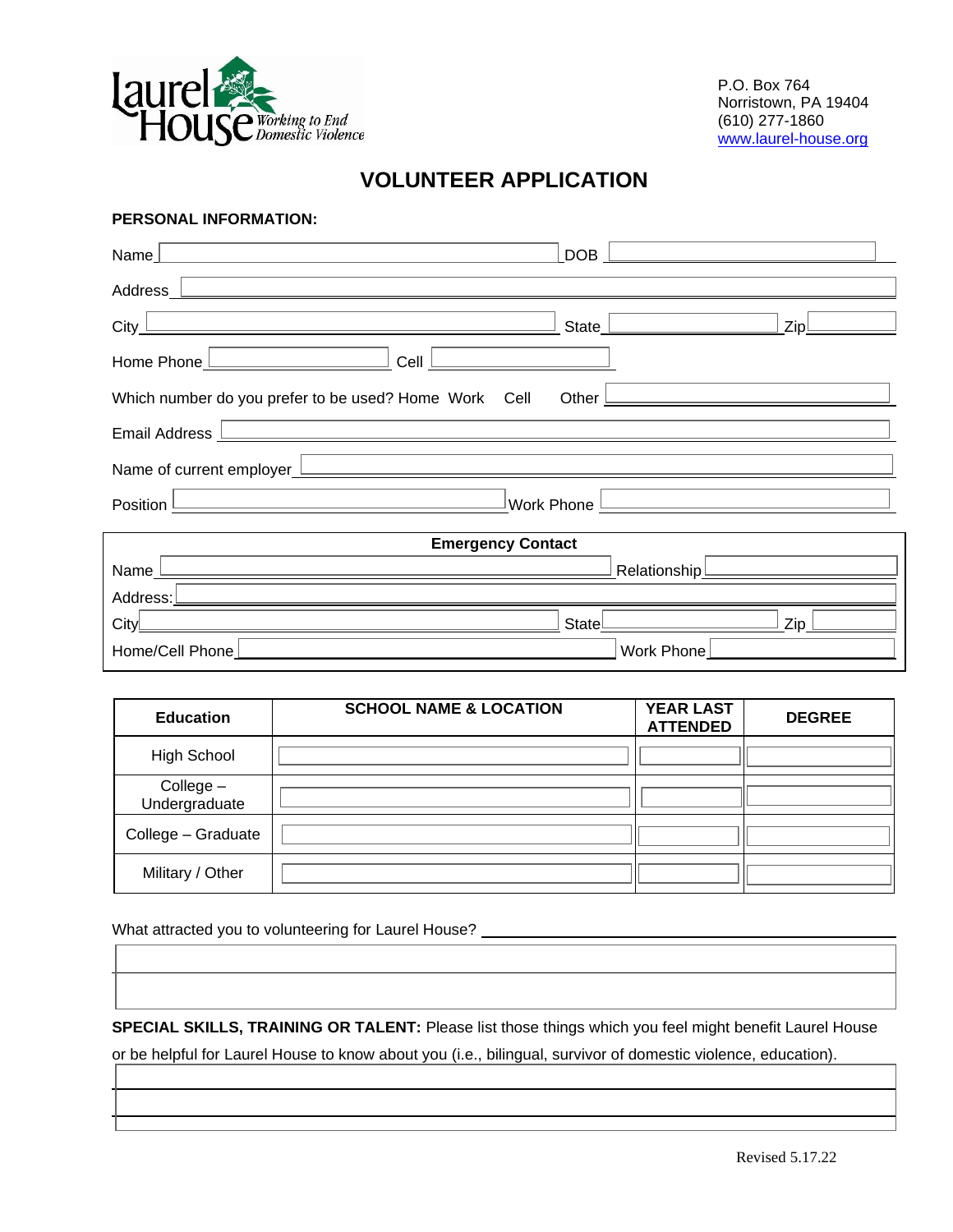### **HOW DID YOU HEAR ABOUT LAUREL HOUSE?**

| HOW DID YOU HEAR ABOUT LAUREL HOUSE?                                                                                                                                                                                                                                                                                     |
|--------------------------------------------------------------------------------------------------------------------------------------------------------------------------------------------------------------------------------------------------------------------------------------------------------------------------|
| Presentation - If so, where $\lfloor$                                                                                                                                                                                                                                                                                    |
| Website                                                                                                                                                                                                                                                                                                                  |
| <b>LH Newsletter</b>                                                                                                                                                                                                                                                                                                     |
| TV / Radio / Newspaper<br>Other                                                                                                                                                                                                                                                                                          |
| WHAT KIND OF VOLUNTEER OPPORTUNITIES INTEREST YOU? Please rank in order of preference, number<br>1 (one) being the highest. Opportunities currently not available have a line through them.                                                                                                                              |
| <b>Childcare:</b> Provide onsite children care to children residing in shelter & transitional housing.                                                                                                                                                                                                                   |
| <b>Community Education:</b> Manage information tables at community events; distribute information as<br>requested, speak to community groups, churches, etc. who request information on Laurel House (when needed).                                                                                                      |
| * Domestic Abuse Response Team (DART): On-call volunteer position that provides in-person crisis<br>intervention to victims of domestic violence in Montgomery County when referred by law enforcement or medical<br>providers. Must have weekday or weeknight availability or be at to commit to one weekend per month. |
| *Shelter Volunteer: Volunteer duties vary widely but may include, but are not limited to; sorting,<br>organizing, and inventorying donations. Interacting with the clients and children and providing support coverage at<br>the shelter.                                                                                |

|  |                                                                   |  |  | Special Events/Committees: Assist staff or join a committee that is charged with organizing, planning |  |
|--|-------------------------------------------------------------------|--|--|-------------------------------------------------------------------------------------------------------|--|
|  | and implementing special events (i.e., Gala, 5K DASH, etc, etc.). |  |  |                                                                                                       |  |

**Thrift Shop**: Sort merchandise and donations that come into the shops. Prep, tag, and put out donations once ready. There are two thrift shops: Marian's Attic which is in King of Prussia, and Laurel's Loft which is located in Lansdale.

| <b>Other</b> (i.e., pick up donations, organizing donation drives): $\frac{1}{2}$ |
|-----------------------------------------------------------------------------------|
| <b>Unsure</b>                                                                     |

**\* Indicates State Mandated 45-hour domestic violence training is required. Laurel House will provide.** 

**How many volunteer hours can you commit to per month?**

### **DO YOU HAVE A VALID PA DRIVER'S LICENSE?** □ YES; □ NO

If yes, and you are going to use your car in your volunteer capacity, you must supply us with a copy of your valid driver's license and current liability insurance face sheet.

#### **CLEARANCES**

Act 15, signed into law on July 1, 2015, clarified the reforms made to the Child Protective Service Law. Among the changes, Act 15 clarified and added provisions relating to background checks and child abuse clearances for volunteers.

If you have obtained Child Line, State Police and FBI clearances within the last year, please attach a copy. Please be advised that you will be required to apply for them and have them on file with Laurel House before providing any direct services to Laurel House clients.